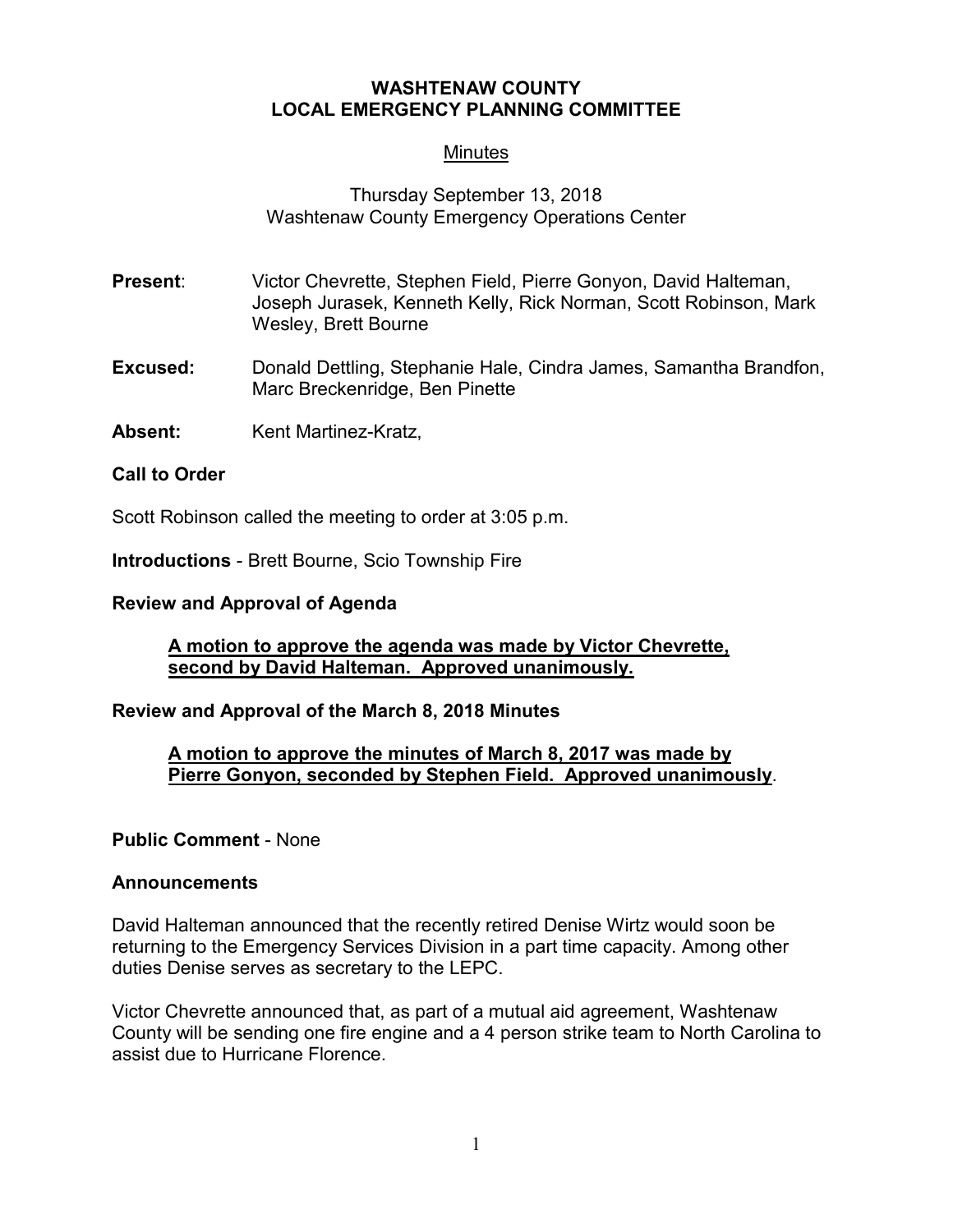LEPC Minutes September 13, 2018 Page Two

## **Old Business**

## **A. Information Coordinator's Report**

Ken Kelly distributed and reviewed his report as follows:

As of September 12, 47 EHS sites have updated plans

No new plans have been created since our last meeting.

Confirmed that 2 sites that previously had EHS over the threshold planning quantity no longer do:

- o Air Gas Great Lakes on State Circle no longer stores any Anhydrous Ammonia or Chlorine
- o Hatch Stamping on Industrial Drive in Chelsea no longer stores Sulfuric Acid over TPQ. They are down to 152 pounds.

Another EHS site, Malloy, Inc on Jackson Road has ceased operations as of mid-June. They had previously reported over 2000 pounds of Sulfuric Acid in industrial Hi-Lo batteries. Ken has been unable to contact anyone there to see if the batteries are still on site.

After several attempts, contact was finally made with officials at American Soy in Saline. They had not submitted a Tier II report in several years and Ken has been able to convince them to do so. They had previously reported over 2000 pounds of Sulfuric Acid. Ken assisted them in getting set up in the Tier II Manager and as soon as they do Ken will be able to determine if they are still on our EHS site list.

## **B. Emergency Coordinator's Report**

David Halteman recapped some severe weather events since the last meeting including a May 30<sup>th</sup> storm that caused widespread power outages, an excessive heat event in June and a severe weather event in July which resulted in the loss of power for 20,000 customers.

There were 2 raw sewage release incidents reported by YCUA.

Several diesel spills were reported on area freeways including one on M-14 and Barton Drive. David mentioned that the area of M-14 and Barton Drive has a high rate of vehicle accidents.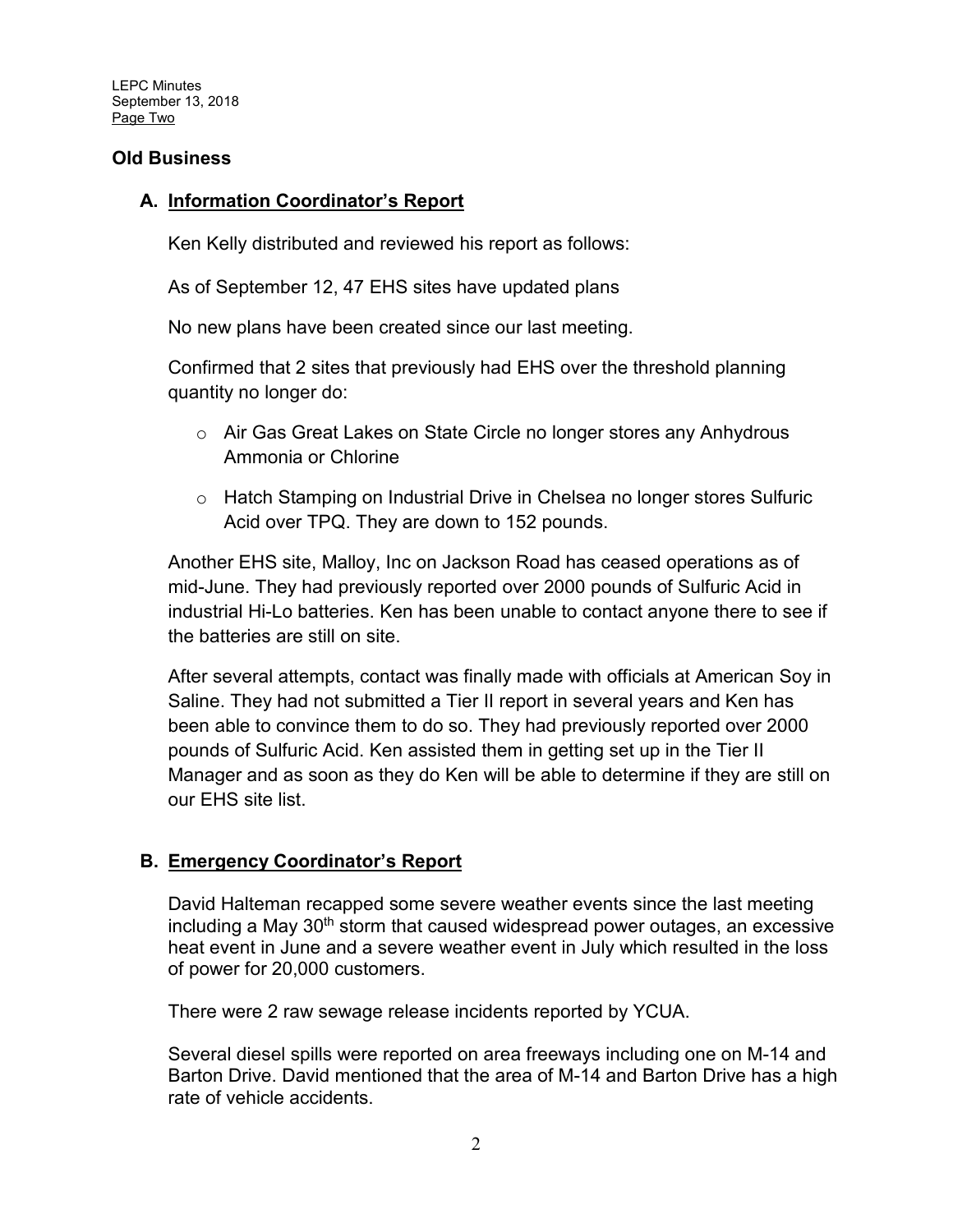David presented at a safety planning seminar in Freedom Township and discussed residents' concerns about the pipelines that are in that area.

# **C. HazMat Team Director's Report**

Victor Chevrette updated those present on recent activities.

Victor reported that the Washtenaw County HazMat team had begun air monitoring for U of M football games.

Victor informed the group about a recent exercise he attended regarding drones and the potential of them to be used as weapons.

The HazMat team was called to St. Joe's E.R. after a patient presented with skin irritations following the discovery of unknown chemicals he found in a drum.

Another HazMat team response was to Karl's Cabin restaurant after employees were overcome by tearing eyes, runny noses and respiratory irritation following a break in at the restaurant. It was determined that weapons' grade tear gas in a safe was activated when the 1920's era safe was broken into.

The HazMat team was called to the Motel 6 in Pittsfield Township for a possible bio-hazard which tuned out to not be the case.

The HazMat team responded to a diesel spill on M-14 over the Huron River after a semi overturned. The spill was contained and did not get into the waterway. Victor stressed that this area of freeway experiences a high amount of accidents.

#### **New Business**

After much discussion a motion was made to send a letter to MDOT, and others as appropriate, on behalf of the Washtenaw County LEPC in regard to the number of accidents occurring on M-14 between Main and Barton and the potential for hazardous materials entering the Huron River.

## **A motion to craft the letter was made by Mark Wesley, seconded by Vic Chevrette. Approved unanimously.**

Victor Chevrette recounted a recent Fire Inspector's Conference he attended regarding marijuana growing operations and the use of liquid carbon dioxide in commercial grow operations. If marijuana becomes legal in Michigan we can expect to see an increase in